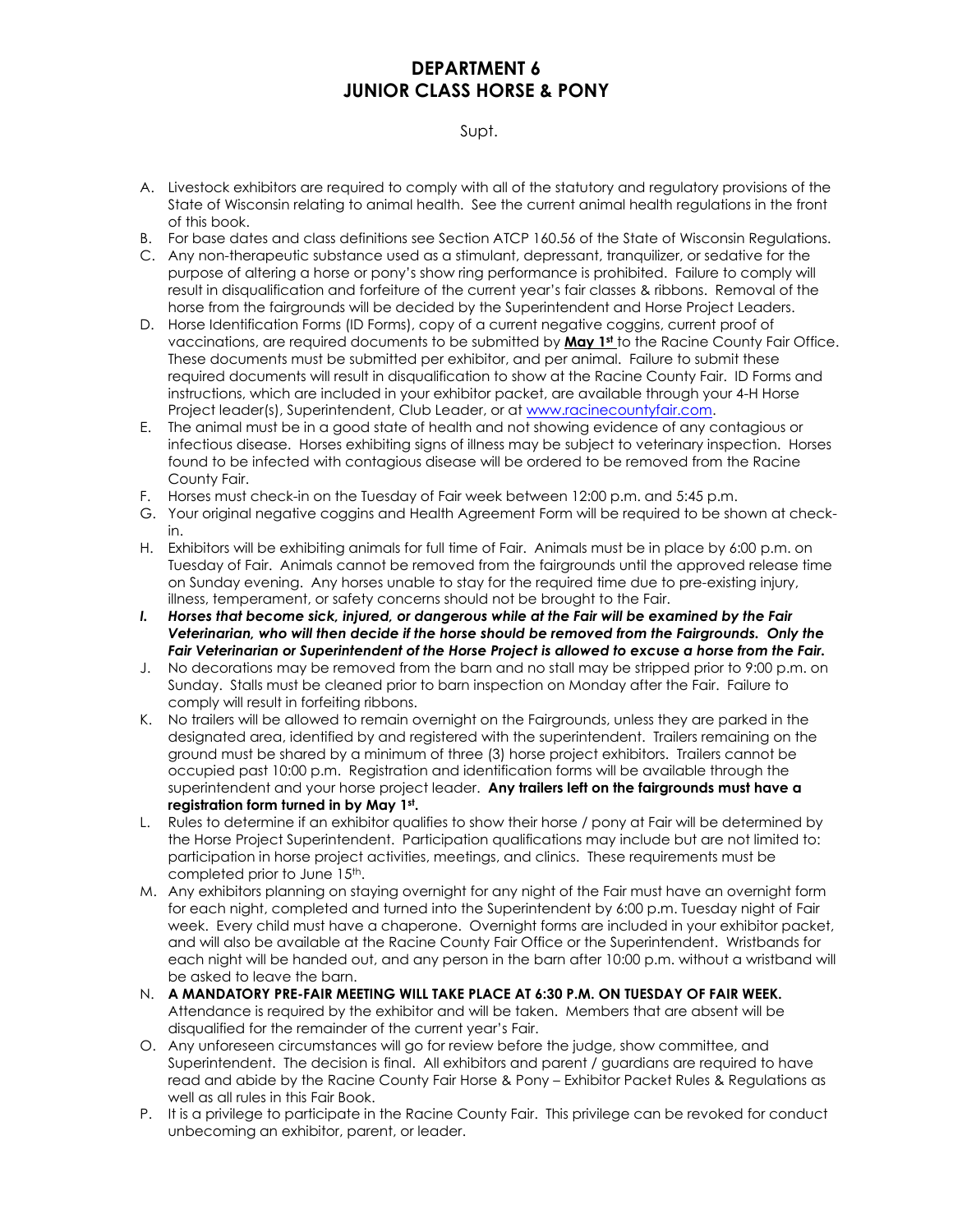# *DIVISIONS 1 THROUGH 11 WILL BE HELD ON WEDNESDAY STARTING AT 9:00 A.M.*

## **Division 1 – English Showmanship**

Judged on the exhibitor's ability to show the horse at halter Danish Judging – Ribbon Only

| Class No. | Entry                                        |
|-----------|----------------------------------------------|
|           | Hunt seat Showmanship, 16 – 19 Years Old     |
| 2         | Hunt seat Showmanship, 13 - 15 Years Old     |
| 3         | Hunt seat Showmanship, 10 - 12 Years Old     |
|           | Saddle seat Showmanship, 16 - 19 Years Old   |
| 5         | Saddle seat Showmanship, 13 - 15 Years Old   |
|           | Saddle seat Showmanship, 10 - 12 Years Old   |
|           | Pony Showmanship, English, 16 - 19 Years Old |
| 8         | Pony Showmanship, English, 13 - 15 Years Old |
|           | Pony Showmanship, English, 10 - 12 Years Old |

#### **GRAND CHAMPION ENGLISH SHOWMANSHIP RIBBON RESERVE GRAND CHAMPION ENGLISH SHOWMANSHIP RIBBON**

#### **Division 2 – Horseless Horse Showmanship**

Judged on the exhibitor's ability to show the horse at halter Danish Judging – Ribbon Only

| Class No. Entry |                                              |
|-----------------|----------------------------------------------|
|                 | English Horseless Horse Showmanship, Any Age |

#### **Division 3 – Therapeutic English Showmanship**

Judged on the exhibitor's ability to show the horse at halter Danish Judging – Ribbon Only

| Class No. Entry |                                          |
|-----------------|------------------------------------------|
|                 | Therapeutic English Showmanship, Any Age |

#### **Division 4 – English Pleasure**

Judged on the performance of the horse as an English Pleasure Mount Danish Judging – Ribbon Only

| Class No.    | Entry                                    |
|--------------|------------------------------------------|
|              | Hunt seat Pleasure, 16 - 19 Years Old    |
| $\mathbf{2}$ | Hunt seat Pleasure, 13 – 15 Years Old    |
| 3            | Hunt seat Pleasure, 10 – 12 Years Old    |
|              | Saddle seat Pleasure, 16 – 19 Years Old  |
| 5            | Saddle seat Pleasure, 13 - 15 Years Old  |
|              | Saddle seat Pleasure, 10 - 12 Years Old  |
|              | Pony English Pleasure, 16 – 19 Years Old |
| 8            | Pony English Pleasure, 13 - 15 Years Old |
| ۰            | Pony English Pleasure, 10 - 12 Years Old |

#### **GRAND CHAMPION ENGLISH PLEASURE RIBBON RESERVE GRAND CHAMPION ENGLISH PLEASURE RIBBON**

#### **Division 5 – Horseless Horse English Pleasure**

Judged on the performance of the horse as an English Pleasure Mount Danish Judging – Ribbon Only

| Class No. Entry |                                                       |
|-----------------|-------------------------------------------------------|
|                 | Horseless Horse Walk / Trot English Pleasure, Any Age |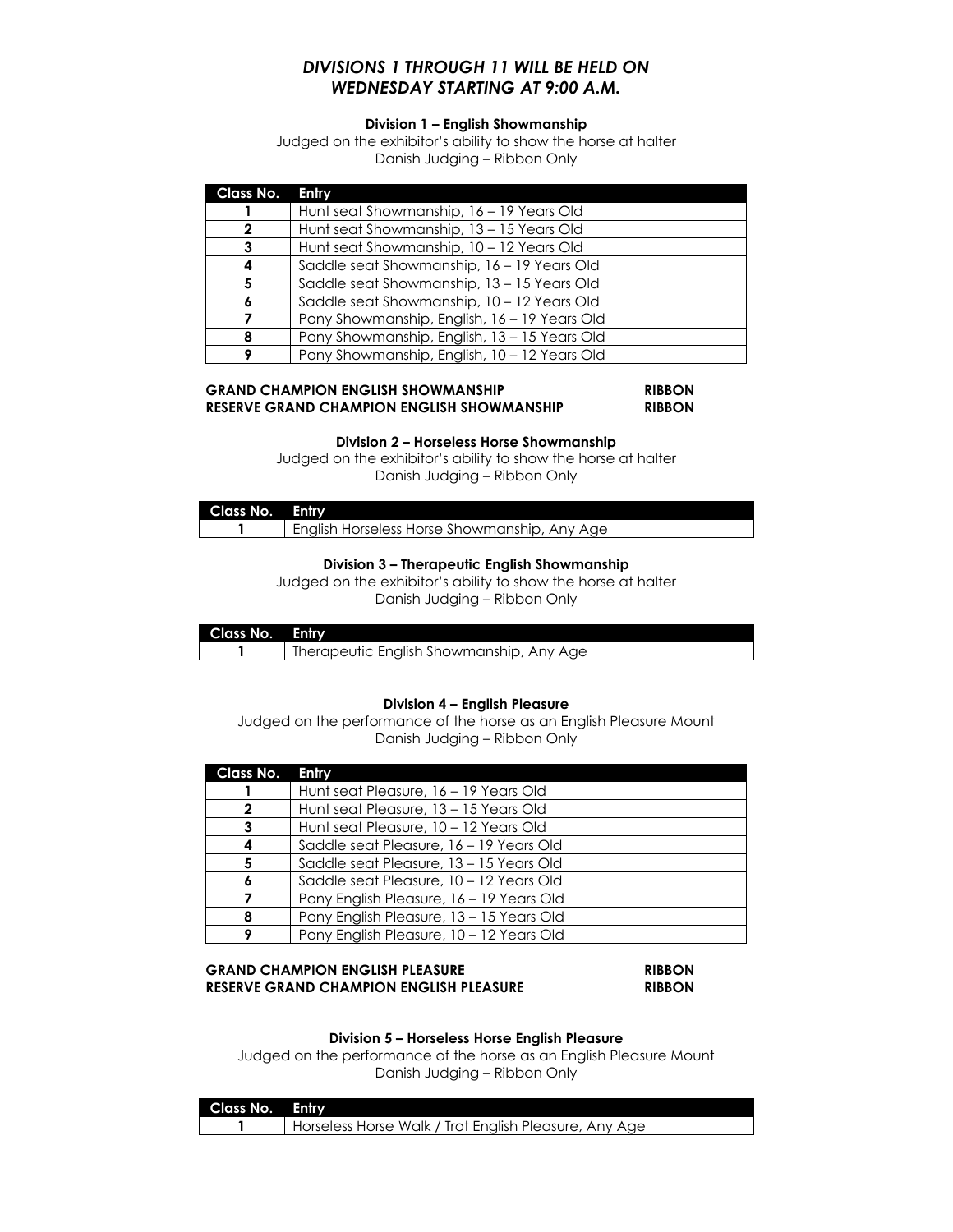#### **Division 6 – Walk / Trot Horse English Pleasure**

Judged on the performance of the horse as an English Pleasure Mount This class is intended for beginners. Any participant in Walk / Trot divisions may not enter any canter divisions. Danish Judging – Ribbon Only

| <b>Class No. Entry</b> |                                       |
|------------------------|---------------------------------------|
|                        | Walk / Trot English Pleasure, Any Age |

#### **Division 7 – English Equitation**

Judged on the exhibitor's ability to ride Danish Judging – Ribbon Only

| Class No. | Entry                                      |
|-----------|--------------------------------------------|
|           | Hunt seat Equitation, 16 - 19 Years Old    |
| 2         | Hunt seat Equitation, 13 - 15 Years Old    |
|           | Hunt seat Equitation, 10 - 12 Years Old    |
|           | Saddle seat Equitation, 16 - 19 Years Old  |
| 5.        | Saddle seat Equitation, 13 - 15 Years Old  |
|           | Saddle seat Equitation, 10 - 12 Years Old  |
|           | Pony English Equitation, 16 - 19 Years Old |
|           | Pony English Equitation, 13 - 15 Years Old |
| 9         | Pony English Equitation, 10 - 12 Years Old |

#### **GRAND CHAMPION ENGLISH EQUITATION RIBBON RESERVE GRAND CHAMPION ENGLISH EQUITATION RIBBON**

#### **Division 8 – Horseless Horse English Equitation**

Judged on the exhibitor's ability to ride Danish Judging – Ribbon Only

| Class No. Entry |                                                           |
|-----------------|-----------------------------------------------------------|
|                 | Horseless Horse Walk / Trot Hunt Seat Equitation, Any Age |

### **Division 9 – Therapeutic English Equitation**

Judged on the exhibitor's ability to ride

| Class No. Entry |                                         |
|-----------------|-----------------------------------------|
|                 | Therapeutic English Equitation, Any Age |

#### **Division 10 – Walk / Trot Horse English Equitation**

Judged on the exhibitor's ability to ride. This class is intended for beginners. Any participant in Walk / Trot divisions may not enter any canter divisions. Danish Judging – Ribbon Only

## **Class No. Entry**

1 Walk / Trot English Equitation, Any Age

### **Division 11 – Performance**

Judged on the horse and exhibitor's ability to perform together Danish Judging – Ribbon Only

| Class No. | Entry                           |
|-----------|---------------------------------|
|           | Hunter Hack, 16 – 19 Years Old  |
|           | Hunter Hack, 13 – 15 Years Old  |
|           | Hunter Hack, 10 - 12 Years Old  |
|           | Hunter Hack, Pony, Any Age      |
| 5         | Pleasure Driving Horse, Any Age |
|           | Pleasure Driving Pony, Any Age  |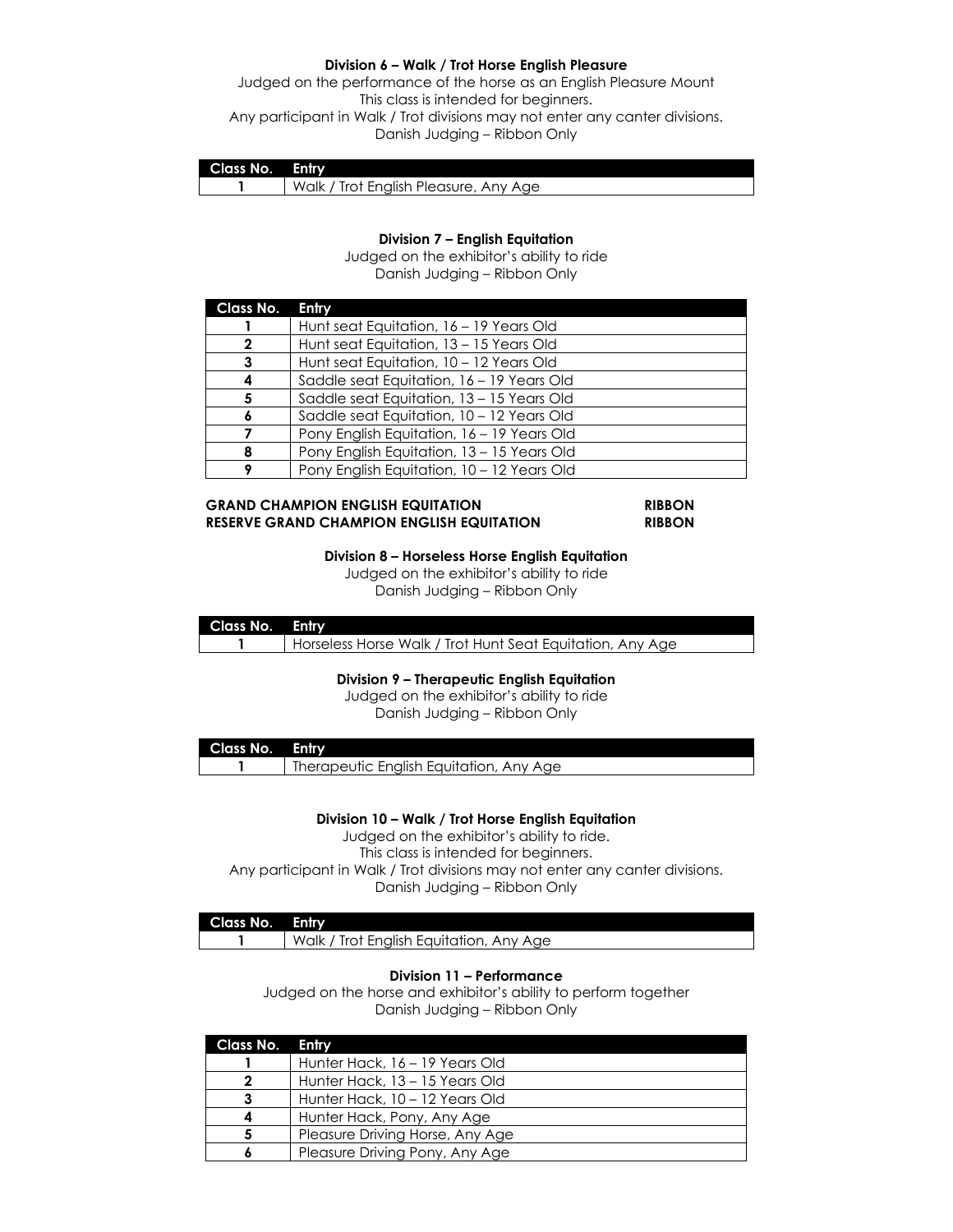| Draft Horse Driving, Any Age               |
|--------------------------------------------|
| Reinsmanship (Driving Equitation), Any Age |

# *DIVISIONS 12 THROUGH 22 WILL BE HELD ON THURSDAY STARTING AT 9:00 A.M.*

#### **Division 12 – Western Showmanship**

Judged on the exhibitor's ability to show the horse at halter Danish Judging – Ribbon Only

| Class No. | Entry                                       |
|-----------|---------------------------------------------|
|           | Western Showmanship, 16 - 19 Years Old      |
| 2         | Western Showmanship, 13 - 15 Years Old      |
|           | Western Showmanship, 10 - 12 Years Old      |
|           | Pony Western Showmanship, 16 - 19 Years Old |
| 5         | Pony Western Showmanship, 13 – 15 Years Old |
|           | Pony Western Showmanship, 10 - 12 Years Old |
|           | Draft Horse Showmanship, Any Age            |

#### **GRAND CHAMPION WESTERN SHOWMANSHIP RIBBON RESERVE GRAND CHAMPION WESTERN SHOWMANSHIP**

**RIBBON**

**GRAND CHAMPION OF THIS DIVISION WILL BE ELIGIBLE TO COMPETE IN THE SUE ISAACSON MEMORIAL SHOWMANSHIP CONTEST**

**Division 13 – Horseless Horse Western Showmanship**

Judged on the exhibitor's ability to show the horse at halter Danish Judging – Ribbon Only

| Class No. Entry |                                              |
|-----------------|----------------------------------------------|
|                 | Horseless Horse Western Showmanship, Any Age |

#### **Division 14 – Therapeutic Western Showmanship**

Judged on the exhibitor's ability to show the horse at halter Danish Judging – Ribbon Only

| Class No. Entry |                                          |
|-----------------|------------------------------------------|
|                 | Therapeutic Western Showmanship, Any Age |

#### **Division 15 – Western Pleasure**

Judged on the performance of the horse as a Western Pleasure Mount Danish Judging – Ribbon Only

| Class No. Entry |                                          |
|-----------------|------------------------------------------|
|                 | Western Pleasure, 16 – 19 Years Old      |
| ົ               | Western Pleasure, 13 – 15 Years Old      |
| 3               | Western Pleasure, 10 – 12 Years Old      |
|                 | Pony Western Pleasure, 16 – 19 Years Old |
|                 | Pony Western Pleasure, 13 - 15 Years Old |
|                 | Pony Western Pleasure, 10 – 12 Years Old |

### **GRAND CHAMPION WESTERN PLEASURE RIBBON RESERVE GRAND CHAMPION WESTERN PLEASURE RIBBON**

### **Division 16 – Horseless Horse Western Pleasure**

Judged on the performance of the horse as a Western Pleasure Mount Danish Judging – Ribbon Only

| Class No. Entry |                                                         |
|-----------------|---------------------------------------------------------|
|                 | I Horseless Horse Walk / Trot Western Pleasure, Any Age |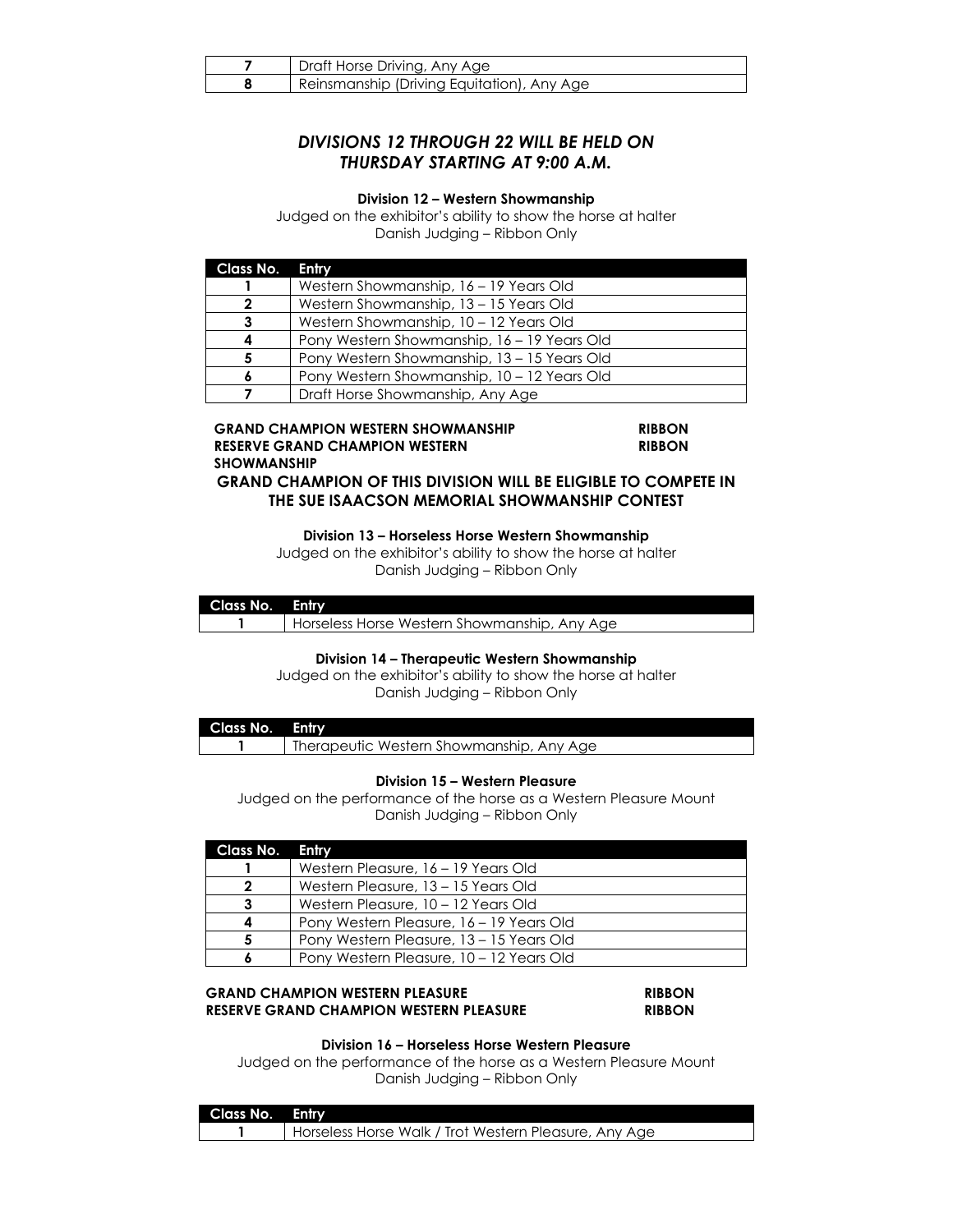#### **Division 17 – Walk / Trot Western Pleasure**

Judged on the performance of the horse as a western pleasure mount. This class is intended for beginners. Any participant in Walk / Trot classes may not enter any canter classes. Danish Judging – Ribbon Only

| Class No. | Entry                                 |
|-----------|---------------------------------------|
|           | Walk / Trot Western Pleasure, Any Age |

#### **Division 18 – Western Horsemanship**

Judged on Exhibitor's ability to ride Western. Danish Judging – Ribbon Only

| Class No. | <b>Entry</b>                                 |
|-----------|----------------------------------------------|
|           | Western Horsemanship, 16 - 19 Years Old      |
| 2         | Western Horsemanship, 13 - 15 Years Old      |
| 3         | Western Horsemanship, 10 - 12 Years Old      |
| 4         | Pony Western Horsemanship, 16 – 19 Years Old |
| 5         | Pony Western Horsemanship, 13 – 15 Years Old |
| 6         | Pony Western Horsemanship, 10 - 12 Years Old |

#### **GRAND CHAMPION WESTERN HORSEMANSHIP RIBBON RESERVE GRAND CHAMPION WESTERN HORSEMANSHIP RIBBON**

**Division 19 – Horseless Horse Western Horsemanship**

Judged on Exhibitor's ability to ride Western. Danish Judging – Ribbon Only

| Class No. Entry |                                                           |
|-----------------|-----------------------------------------------------------|
|                 | Horseless Horse Walk / Trot Western Horsemanship, Any Age |

**Division 20 – Therapeutic Western Horsemanship**

Judged on the exhibitor's ability to ride Western. Danish Judging – Ribbon Only

| Class No. Entry |                                           |
|-----------------|-------------------------------------------|
|                 | Therapeutic Western Horsemanship, Any Age |

#### **Division 21 – Walk / Trot Western Horsemanship**

Judged on the performance of the horse as a western. This class is intended for beginners. Any participant in Walk / Trot classes may not enter any canter classes. Danish Judging – Ribbon Only

| Class No. Entry |                                           |
|-----------------|-------------------------------------------|
|                 | Walk / Trot Western Horsemanship, Any Age |

#### **Division 22 – Performance Trail**

Judged on the horse and exhibitor's ability to perform trail obstacles together. Danish Judging – Ribbon Only

| Class No. Entry |                                                    |
|-----------------|----------------------------------------------------|
|                 | Trail Class, English or Western, 16 - 19 Years Old |
|                 | Trail Class, English or Western, 13 - 15 Years Old |
|                 | Trail Class, English or Western, 10 - 12 Years Old |

# *DIVISION 23 WILL BE HELD ON SATURDAY START TIME WILL BE ANNOUNCED DURING FAIR*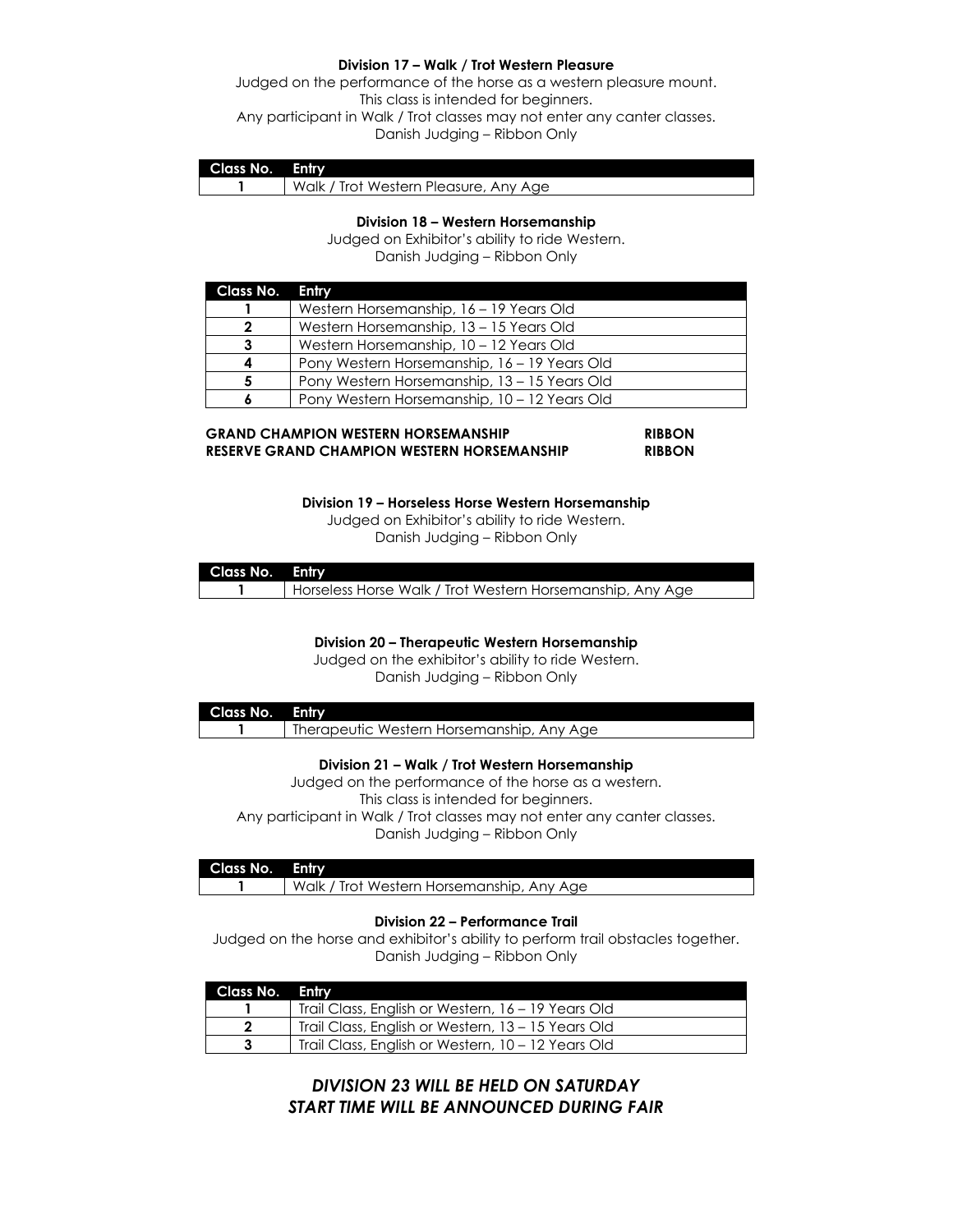## **Division 23 – Gymkhana**

Judged by timer, fastest horse / pony & rider combination wins Danish Judging – Ribbon Only

| Class No.      | Entry                                 |
|----------------|---------------------------------------|
| 1              | Pole Bending, 16 - 19 Years Old       |
| $\mathbf 2$    | Pole Bending, 13 - 15 Years Old       |
| 3              | Pole Bending, 10 - 12 Years Old       |
| 4              | Key Race, 16 - 19 Years Old           |
| 5              | Key Race, 13 - 15 Years Old           |
| 6              | Key Race, 10 - 12 Years Old           |
| $\overline{7}$ | Plug Race, 16 - 19 Years Old          |
| 8              | Plug Race, 13 - 15 Years Old          |
| 9              | Plug Race, 10 - 12 Years Old          |
| 10             | Cloverleaf Barrels, 16 - 19 Years Old |
| 11             | Cloverleaf Barrels, 13 - 15 Years Old |
| 12             | Cloverleaf Barrels, 10 - 12 Years Old |
| 13             | Flag Race, 16 – 19 Years Old          |
| 14             | Flag Race, 13 - 15 Years Old          |
| 15             | Flag Race, 10 - 12 Years Old          |
| 16             | Ball and Pail, 16 - 19 Years Old      |
| 17             | Ball and Pail, 13 - 15 Years Old      |
| 18             | Ball and Pail, 10 - 12 Years Old      |
| 19             | LT Special, 16 - 19 Years Old         |
| 20             | LT Special, 13 - 15 Years Old         |
| 21             | LT Special, 10 - 12 Years Old         |
| 22             | Speed and Action, 16 - 19 Years Old   |
| 23             | Speed and Action, 13 - 15 Years Old   |
| 24             | Speed and Action, 10 - 12 Years Old   |
| 25             | Keyhole, 16 - 19 Years Old            |
| 26             | Keyhole, 13 - 15 Years Old            |
| 27             | Keyhole, 10 - 12 Years Old            |

### **\*\*\*RACINE COUNTY FAIR HORSE & PONY PROJECT SPORTSMAN AWARD\*\*\***

Nominations will be taken during the week of the Fair in a sealed drop box. All forms must have a signature.

Location of the nomination box will be outside the Superintendent's Office Stall

#### **Division 24 – Horse Educational**

Danish Judging – Ribbon Only Rules and Information are located in the Racine County Horse Project Handbook

> Judging Monday of fair Time to be announced

#### **HORSE POSTERS**

- a. Only 1 poster per category is allowed.
- b. Poster board of 14" x 22" with a 1" border is recommended.
- c. On the back please include the following:
	- a. Name
	- b. County
	- c. Category (Creative or Educational)
	- d. Age
	- e. Grade
- d. No Sharp Objects. Nothing may protrude over 1/8" above the board.
- e. Include a card with the following:
	- a. Choice of Subject
	- b. Resources Used
	- c. Reason it is Creative Design or Educational
- f. Creative Designs include advertisements, book report posters, collage, promotions, etc
- g. Education Illustrations include equipment, anatomy, heatlh, breeds, careers, safety, colors and marking, etc.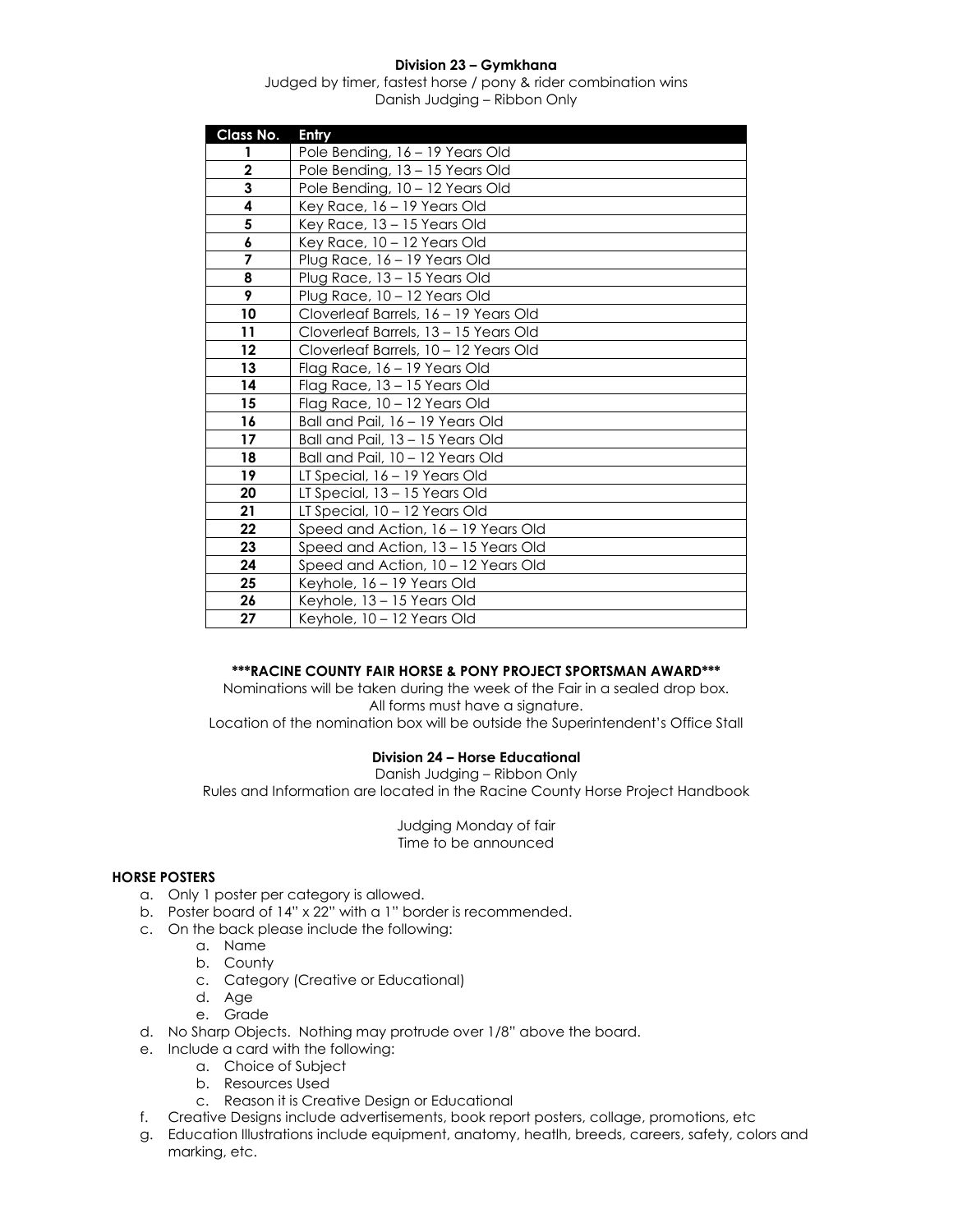#### **Creative Design**

Advertisement, Book Report Poster, Collage, Promotion, etc

| Class No. Entry |                                                  |
|-----------------|--------------------------------------------------|
| 22              | Creative Design, Senior 15 - 19 Years Old        |
| 23              | Creative Design, Junior 10 – 14 Years Old        |
| 24              | Creative Design, Beginner, 9 Years Old and Under |

#### **Educational Illustration**

Equipment, Anatomy, Health, Breeds, Careers, Safety, Colors and Markings, etc

| <b>Class No. Entry</b> |                                                           |
|------------------------|-----------------------------------------------------------|
| 25                     | Educational Illustration, Senior 15 – 19 Years Old        |
| 26                     | Educational Illustration, Junior 10 – 14 Years Old        |
| 27                     | Educational Illustration, Beginner, 9 Years Old and Under |

#### **Other Educational Projects**

| <b>Class No. Entry</b> |                                                                                                                                           |
|------------------------|-------------------------------------------------------------------------------------------------------------------------------------------|
| 28                     | Scrapbook                                                                                                                                 |
|                        | Other project cleared by Superintendent done by Horseless Horse<br>exhibitor to fulfill project requirement - Examples: Rope Halter, Flip |
| 29                     | Book of Medical Emergencies and Treatments                                                                                                |

#### **HIPPOLOGY**

Knowledge Test

To Be Announced

| Class No. Entry |                                    |
|-----------------|------------------------------------|
| 30              | Hippology Test, 16 - 19 Years Old  |
| 31              | Hippology Test, 13 – 15 Years Old  |
| 32              | Hippology Test, 11 – 12 Years Old  |
| 33              | Hippology Test, 10 Years and Under |
|                 |                                    |

#### **MODEL HORSES**

- a. Classes 1 3 are open only to exhibitors 8 years of age and under or Special Needs (Therapeutic) which is any exhibitor with special need competing. These classes are permitted to use commercially made equipment (CE).
- b. Classes 4 5 are open to all ages and abilities. The work is to be done by the exhibitor.
- c. All exhibitors in the classes  $6 21$  are required to use tack made by the exhibitor. You may re-use last year's tack, but please refresh settings.
- d. Exhibitors under 11 years of age or therapeutic may have help making the tack and setting up at the show.
- e. The model may be lightly used.
- f. Placings are based on suitability and workmanship of the tack on the model in that class.
- g. The judge may regroup classes as needed.
- h. More rules and information are located in the Racine County 4-H Horse Project Handbook.
- i. A picture (4"x6") must be provided with each of the models which will be used for display during the fair.

| Class No.         | <b>Entry</b>                                                 |
|-------------------|--------------------------------------------------------------|
|                   | Showmanship – 8 Years old and under or Therapeutic – with CE |
| 2                 | Pleasure - 8 Years old and under or Therapeutic - with CE    |
| 3                 | Performance – 8 Years old and under or Therapeutic – with CE |
| 4                 | RRH – Any Equine – no tack required – any age                |
|                   | Open Costume – Historical or Fantasy made by member – any    |
| 5                 | age                                                          |
|                   | Of-Showmanship English - with or without doll                |
|                   | Of-Showmanship Western - with or without doll                |
| 8                 | Of-Showmanship Draft – with or without doll                  |
| 9                 | Of-Showmanship Pony – with or without doll                   |
| 10                | Of-Showmanship Any Other – with or without doll              |
| 11                | <b>English Pleasure</b>                                      |
| $12 \overline{ }$ | <b>Western Pleasure</b>                                      |
| 13                | Working Stock Horse – has props to show what is happening    |
| 14                | Training & Raising Horses                                    |